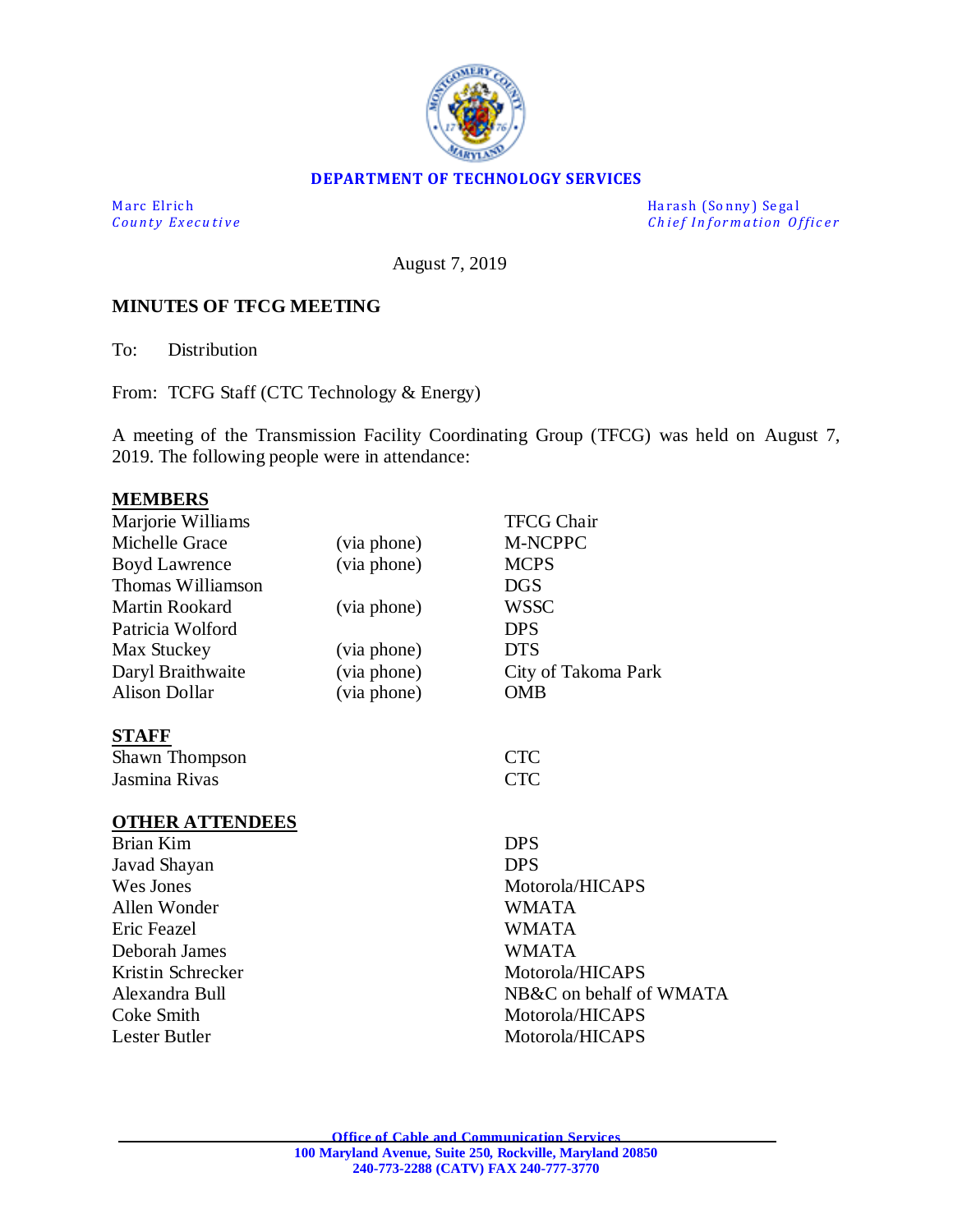Minutes of TFCG Meeting Held August 7, 2019 Page 2 of 6

## **Action Item: Meeting Minutes**

**Motion:** Patricia Wolford moved that the July minutes be approved as written. Martin Rookard seconded the motion and it was unanimously approved.

## **Action Item: Consent Agenda:**

## **Consent Agenda**

*1. Application Number:* 2019050805 *Type:* Minor Modification *Received (date):* 5/2/2019 *Revised:* 7/9/2019

*Applicant:* T-Mobile *Site Name/Location:* Battery Park*/*7979 Old Georgetown Rd, Bethesda *Zoning Standard:* CR-3.0 *Property Owner:* Jamal's 7979 LLC *Description:* Remove and replace four antennas at 120/136' on an existing 117' building. *Tower Coordinator Recommendation:* Recommended. Recommendation is subject to compliance with all applicable laws.

*2. Application Number:* 2019060880 *Type:* Minor Modification *Received (date):* 6/20/2019 *Revised:* 7/8/2019

*Applicant:* Verizon Wireless *Site Name/Location:* Silver Spring YMCA*/*9800 Hastings Dr, Silver Spring *Zoning Standard:* R-60 *Property Owner:* Young Mens Christian Assn *Description:* Remove nine antennas and 3 RRHs. Add six antennas and 6 RRHs at 90' on an existing 120' monopole. *Tower Coordinator Recommendation:* Recommended. Recommendation is subject to compliance with all applicable laws.

*3. Application Number:* 2019050828 *Type:* Minor Modification *Received (date):* 5/17/2019 *Revised:* 7/8/2019

*Revised:* 7/18/2019

### *Applicant:* Verizon Wireless

*Site Name/Location:* Londonderry Apts*/*17060 King James Way, Gaithersburg *Zoning Standard:* R-20 *Property Owner:* Londonderry Affordable LLC *Description:* Add three antennas and 3 RRHs at 92'/96' on an existing 81' building. *Tower Coordinator Recommendation:* Recommended. Recommendation is subject to compliance with all applicable laws.

*4. Application Number:* 2019060878 *Type:* Minor Modification *Received (date):* 6/27/2019 *Revised:* 7/22/2019

*Applicant:* AT&T Wireless

*Site Name/Location:* World Building Tower*/*8121 Georgia Ave, Silver Spring *Zoning Standard:* CBD-2 *Property Owner:* World Building LLC *Description:* Remove and replace six antennas at 148' on an existing 117' building.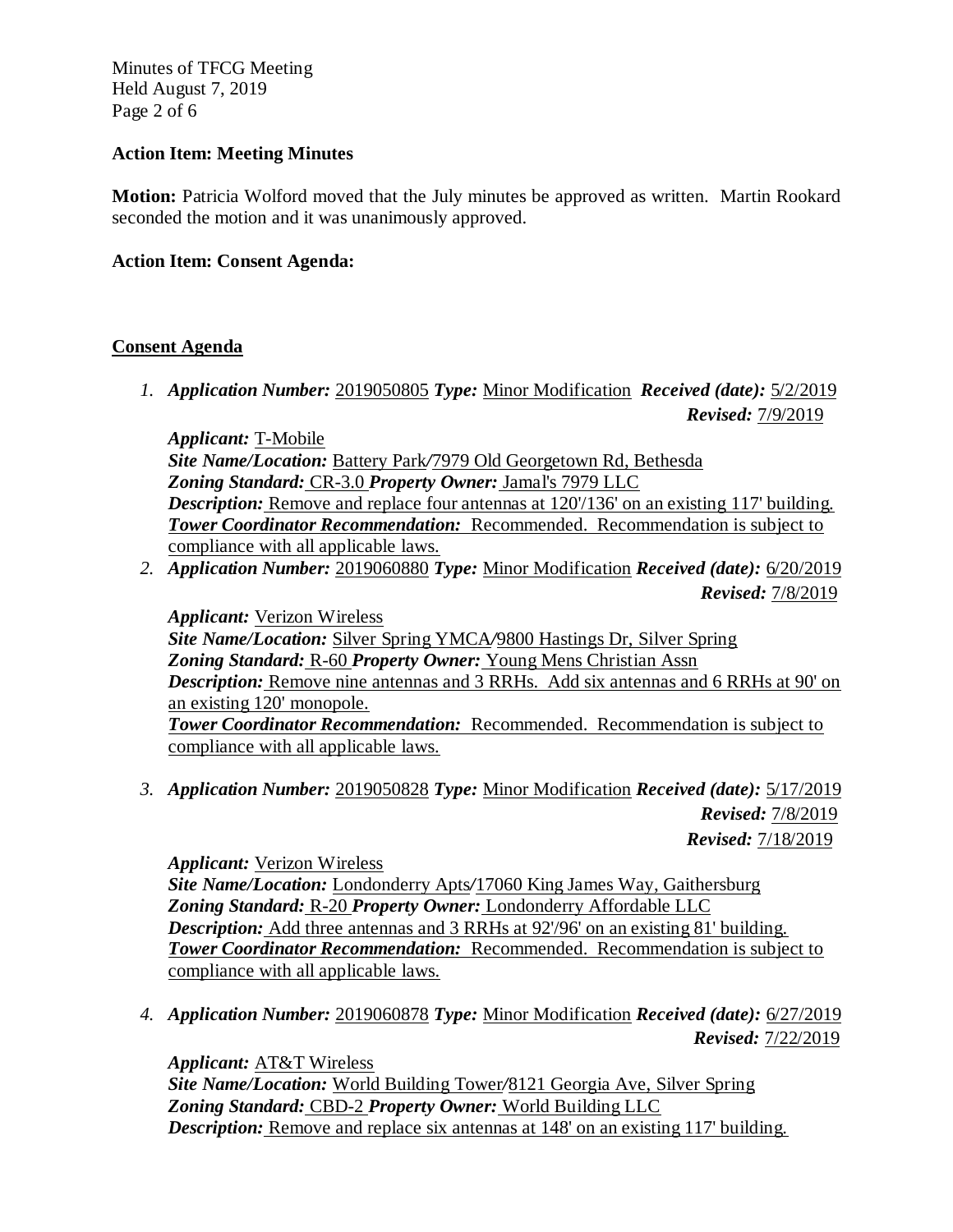*Tower Coordinator Recommendation:* Recommended. Recommendation is subject to compliance with all applicable laws.

*5. Application Number:* 2019070896 *Type:* Minor Modification *Received (date):* 7/10/2019 *Revised:* 7/23/2019

*Applicant:* AT&T Wireless *Site Name/Location:* Dickerson Auto Center*/*22210 Dickerson Rd, Dickerson *Zoning Standard:* R-200 *Property Owner:* SMS Partnership *Description:* Remove six antennas and 3 RRHs. Add six antennas and 9 RRHs at 152' on an existing 180' monopole. *Tower Coordinator Recommendation:* Recommended. Recommendation is subject to compliance with all applicable laws.

*6. Application Number:* 2019050821 *Type:* Minor Modification *Received (date):* 5/20/2019 *Revised:* 7/24/2019

*Applicant:* T-Mobile *Site Name/Location:* White Oak Apartments*/*11550 Stewart Ln, Silver Spring *Zoning Standard:* R-20 *Property Owner:* G&I IX MONTGOMERY WHITE OAK *Description:* Remove and replace 3 RRHs at 82'/88' on an existing 64' building. *Tower Coordinator Recommendation:* Recommended. Recommendation is subject to compliance with all applicable laws.

*7. Application Number:* 2019060872 *Type:* Minor Modification *Received (date):* 6/12/2019 *Revised:* 7/24/2019

*Applicant:* T-Mobile *Site Name/Location:* Kensington House*/*10225 Frederick Ave, Kensington *Zoning Standard:* R-10 *Property Owner:* Bimblich-Diener & Co LLC *Description:* Remove and replace three antennas. Add 3 RRHs at 90' on an existing 83' building. *Tower Coordinator Recommendation:* Recommended. Recommendation is subject to

compliance with all applicable laws.

*8. Application Number:* 2019060864 *Type:* Minor Modification *Received (date):* 6/11/2019 *Revised:* 6/17/2019 *Revised:* 7/24/2019

*Revised:* 7/25/2019

*Applicant:* T-Mobile

*Site Name/Location:* Tri-State Stone Quarry*/*8200 Seven Locks Rd, Bethesda *Zoning Standard:* R-200 *Property Owner:* Ben Porto & Son LTD *Description:* Remove six antennas and 9 RRHs. Add six antennas and 6 RRHs at 135' on an existing 154' monopole. *Tower Coordinator Recommendation:* Recommended. Recommendation is subject to

compliance with all applicable laws.

*9. Application Number:* 2019060873 *Type:* Minor Modification *Received (date):* 6/13/2019 *Revised:* 7/24/2019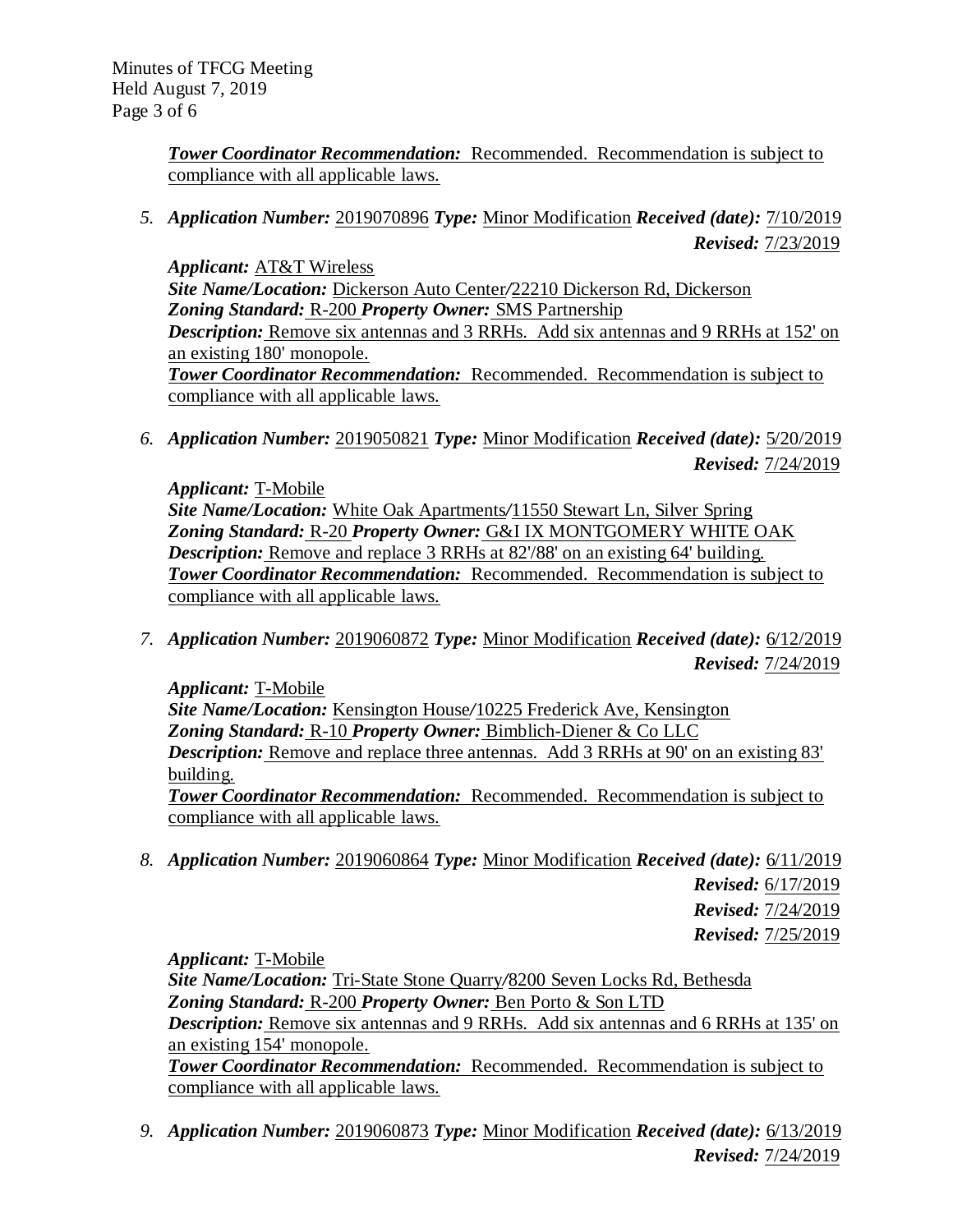Minutes of TFCG Meeting Held August 7, 2019 Page 4 of 6

> *Applicant:* T-Mobile *Site Name/Location:* Double Tree Hotel*/*8120 Wisconsin Ave, Bethesda *Zoning Standard:* CR-3.0 *Property Owner:* Tar Heel Owner, LLC *Description:* Remove nine antennas and 3 RRHs. Add nine antennas and 6 RRHs at 142'/171' on an existing 135' building. *Tower Coordinator Recommendation:* Recommended. Recommendation is subject to compliance with all applicable laws.

*10. Application Number:* 2019060848 *Type:* Minor Modification *Received (date):* 6/7/2019 *Revised:* 7/29/2019

*Applicant:* T-Mobile

*Site Name/Location:* Verizon Building*/*13100 Columbia Pike, Silver Spring *Zoning Standard:* EOF-0.75 *Property Owner:* Chesapeake and Potomac Tele Co MD *Description:* Remove and replace three antennas and 3 RRHs at 127' on an existing 107' building. *Tower Coordinator Recommendation:* Recommended. Recommendation is subject to

compliance with all applicable laws.

*11. Application Number:* 2019060854 *Type:* Minor Modification *Received (date):* 6/7/2019 *Revised:* 7/29/2019

*Applicant:* T-Mobile *Site Name/Location:* Steinberg Silo*/*15021 Dufief Mill Rd, Gaithersburg *Zoning Standard:* R-200 *Property Owner:* Steven H. Steinberg *Description:* Add three new antennas and 3 RRHs at 53' on an existing 61' building. *Tower Coordinator Recommendation:* Recommended. Recommendation is subject to compliance with all applicable laws.

*12. Application Number:* 2019060860 *Type:* Minor Modification *Received (date):* 6/10/2019 *Revised:* 7/29/2019

*Applicant:* T-Mobile *Site Name/Location:* Cedar Heights Water Tank*/*24213 Ridge Rd, Damascus *Zoning Standard:* RE-2C *Property Owner:* WSSC *Description:* Remove and replace three antennas. Add 3 RRHs at 38' on an existing 38'

water tank.

*Tower Coordinator Recommendation:* Recommended on condition the applicant provides written approval from WSSC at the time of permitting. Recommendation is subject to compliance with all applicable laws.

**Motion**: Michelle Grace moved that items #1 through #12 on the Consent Agenda be recommended. Martin Rookard seconded the motion and it was unanimously recommended.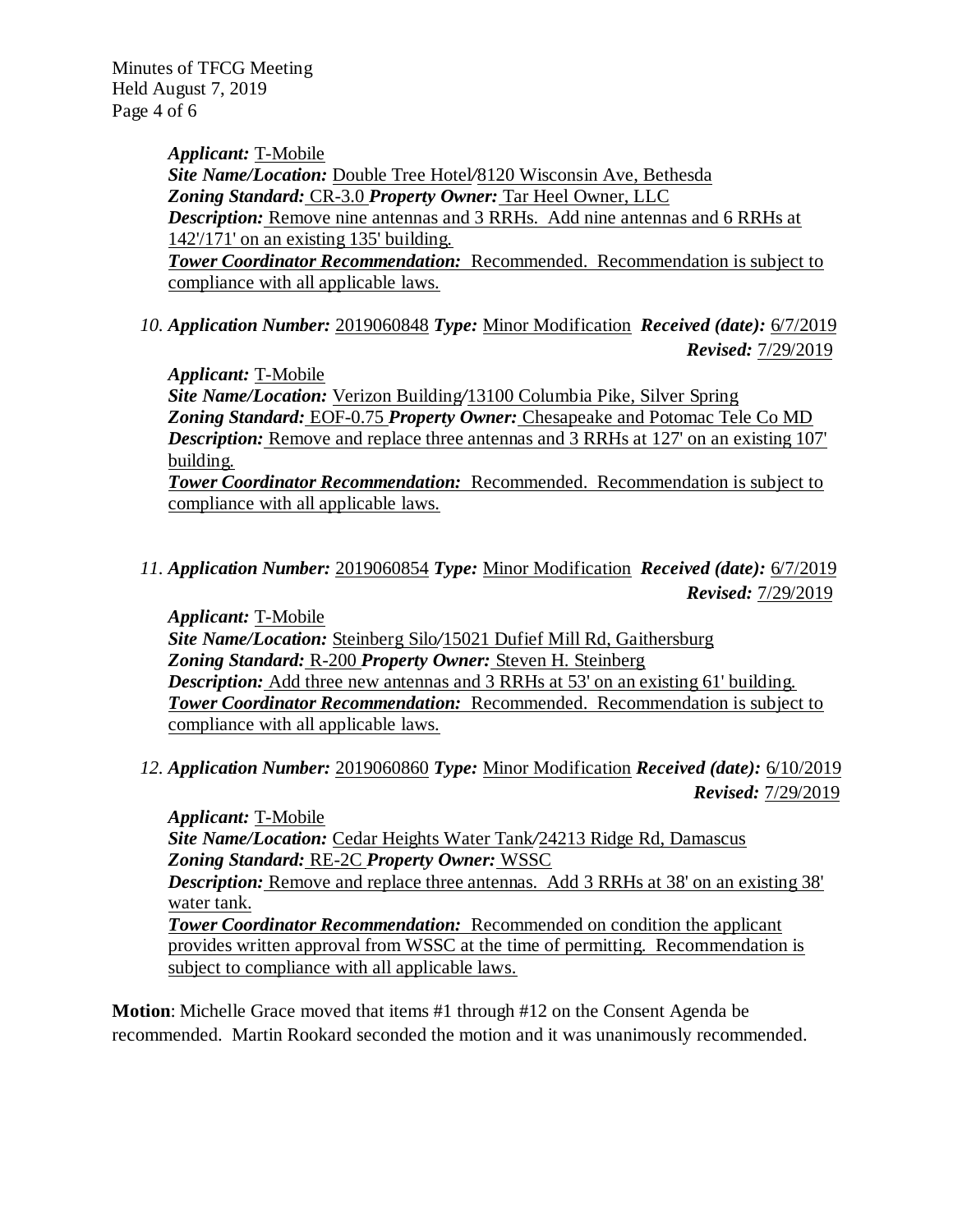Minutes of TFCG Meeting Held August 7, 2019 Page 5 of 6

# **Regular Agenda**

# *13. Application Number:* 2019060883 *Type:* New *Received (date):* 6/25/2019 *Revised:* 7/29/2019

*Applicant:* WMATA *Site Name/Location:* Glenmont Tower*/*12750 Layhill Rd, Silver Spring *Zoning Standard:* R-90 *Property Owner:* Washington Metropolitan Area Transit Authority *Description:* Construct a 200' self-supporting lattice tower and install four antennas at 173'/190'. Install an 11'8" x 34' equipment shelter, a 1,000-gallon liquid propane tank, and a 9' chain-link fence with barbed wire at ground level. *Tower Coordinator Recommendation:* Not Recommended

**Discussion**: Jasmina Rivas summarized the application. Shawn Thompson explained the two reasons as to why this application was not recommended by CTC.

First, a 189' water tank owned by WSSC is located about 2,100 feet from where the proposed 200' tower would be located. Mr. Thompson noted that the application did identify that tank as a colocation option, but indicated that due to the height it was not a viable option. CTC concluded that due to the tank's similarity in height and the proximity to the proposed location, it must be considered as such and not discarded as a viable structure to colocate on.

By way of background, Mr. Thompson explained that CTC had conducted a site visit to the existing water tank and observed that it looked very congested with other carrier's antennas, but CTC could not determine with just a visual inspection whether the top of the water tank could accommodate WMATA's proposed equipment. Mr. Thompson added that when CTC contacted Wayne Anderson at WSSC about the existing tank, Mr. Anderson indicated that he had not been approached by anyone about the possible use of this site (i.e., as a colocation option). Mr. Anderson told CTC that he did not think it would be possible for this water tank to support WMATA's installation, but that he would have to do further research on this site to make a final determination in that regard.

A WMATA representative noted that they had looked at different possible colocation sites, including the water tank, and discarded all of them for various reasons. The WMATA representative stated that they had inspected the water tank and had seen the same antenna congestion as noted by CTC, so they did not consider it for colocation—and thus they did not receive anything in writing from WSSC indicating that the existing water tank was not a viable structure to colocate on. The WMATA representative added that they would reach out to WSSC for a conclusive determination as to whether this site could support their proposed installation.

Mr. Thompson explained that the second reason this application was not recommended by CTC was that the propagation maps submitted did not justify the proposed 200' height of this tower. The propagation maps submitted did not show a considerable difference in coverage between antennas at 200' and antennas at 160'. WMATA and Motorola added that the difference in street